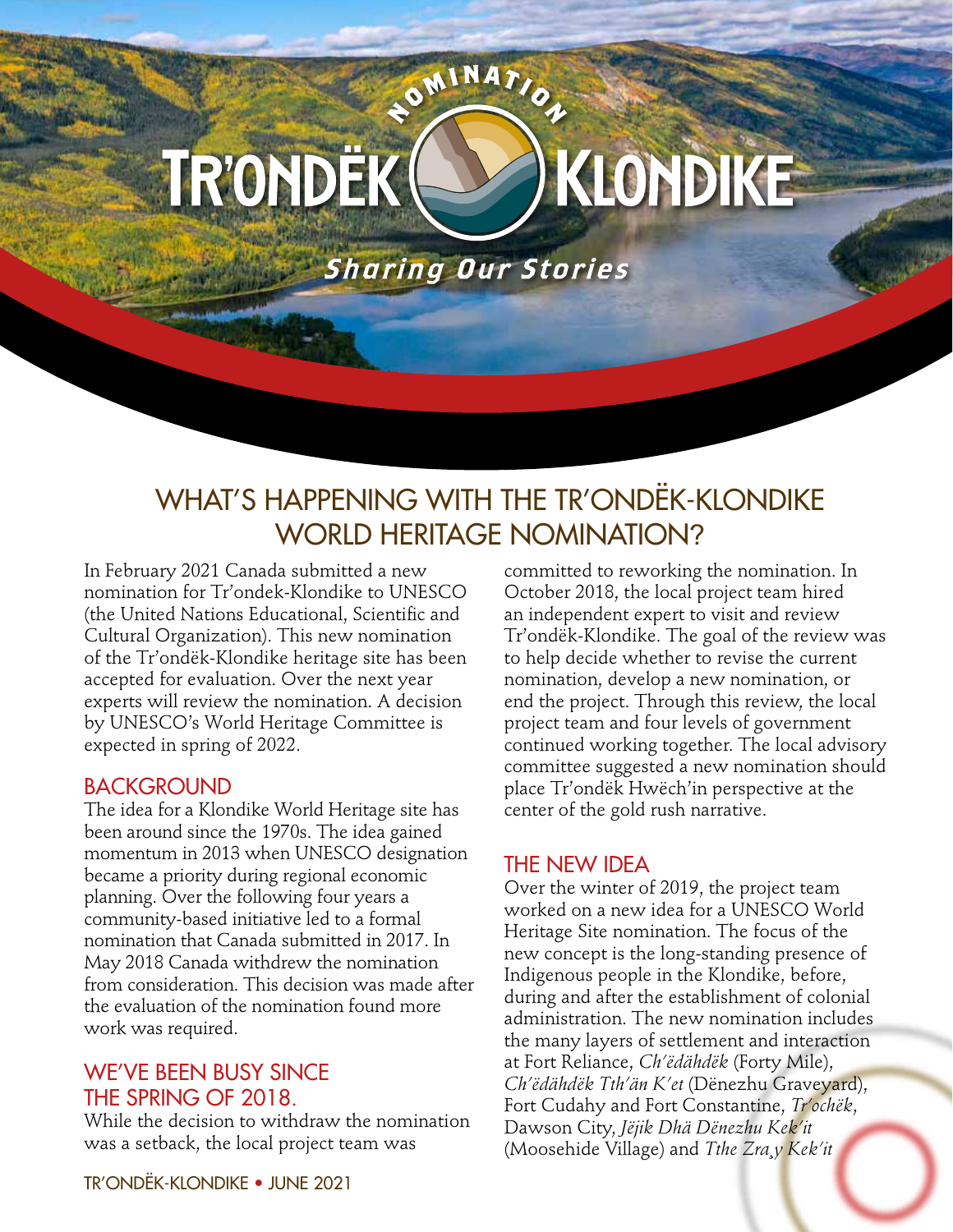

Georgette McLeod leading a tour at Tr'ochëk (2012).

(Black City). Together, these sites tell a story of Tr'ondëk Hwëch'in experiences of colonialism within their homeland.

This idea was shared with UNESCO's cultural heritage advisor, ICOMOS (International Council on Monuments and Sites). After a rigorous five-month review, ICOMOS determined that a new nomination, focussed on Indigenous experiences of colonialism, could be an important addition to the World Heritage List.

#### WHAT IS THE NEW NOMINATION?

The new nomination is a serial property, which is a World Heritage site made up of different sites. The new nomination has eight parts: Fort Reliance; *Ch'ëdähdëk* (Forty Mile); *Ch'ëdähdëk Tth'än K'et* (Dënezhu Graveyard); Fort Cudahy and Fort Constantine; *Tr'ochëk*; Dawson City; *Jëjik Dhä Dënezhu Kek'it* (Moosehide Village); and *Tthe Zra¸y Kek'it* (Black City). These sites show the long-standing presence of Indigenous people in the area and their interactions with newcomers between 1874 and 1908. Each part of the site tells the story of different phases of the relationship between Tr'ondëk Hwëch'in and the newcomers who began arriving in Tr'ondëk Hwëch'in's territories in the later part of the nineteenth century.

Together, these eight sites total 334 hectares of land. Each site is a separate and distinct area. The lands and waters in between the sites are not included in the nomination.

#### **Who is the Project Team?**

**Tr'ondëk-Klondike World Heritage Advisory Committee** is non-regulatory. The Committee has representatives from community and mining industry organizations, governments, and residents. Representatives from the Dawson City Museum, Dawson City Chamber of Commerce, Klondike Visitors Association, Klondike Placer Miners Association, Yukon Chamber of Mines, Tr'ondëk Hwëch'in, Yukon, Parks Canada, City of Dawson governments, and Dawson residents (up to four positions, with at least one Tr'ondëk Hwëch'in citizen).

**The Project Management Committee**  is heritage staff from Tr'ondëk-Hwëch'in and Yukon governments.

Most of the eight component sites are on Trondëk Hwëch'in Settlement Lands. *Ch'ëdähdëk* (Forty Mile) and Fort Cudahy and Fort Constantine are co-managed by Trondëk Hwëch'in and Yukon. The sites in Dawson City that contribute to the nomination are all Historic Sites under the care of federal, territorial, and municipal governments.

There are five component sites that currently have management plans: *Ch'ëdähdëk* (Forty Mile), Fort Cudahy and Fort Constantine, *Tr'ochëk*, Dawson City, and *Jëjik Dhä Dënezhu Kek'it* (Moosehide Village). These sites will continue to be managed according to their plans with no additional constraints or changes. The sites that do not have management plans will continue to be managed according to existing legislation, including the Tr'ondëk Hwëch'in Heritage Act, Tr'ondëk Hwëch'in Lands and Resources Act and the Tr'ondëk Hwëch'in Final Agreement and Self-Government Agreement.

All of the component sites of Tr'ondek-Klondike have already had mineral staking rights withdrawn or are on Category A settlement land, identified in the Tr'ondëk Hwëch'in Final Agreement. There are no mining claims located within any of the component sites.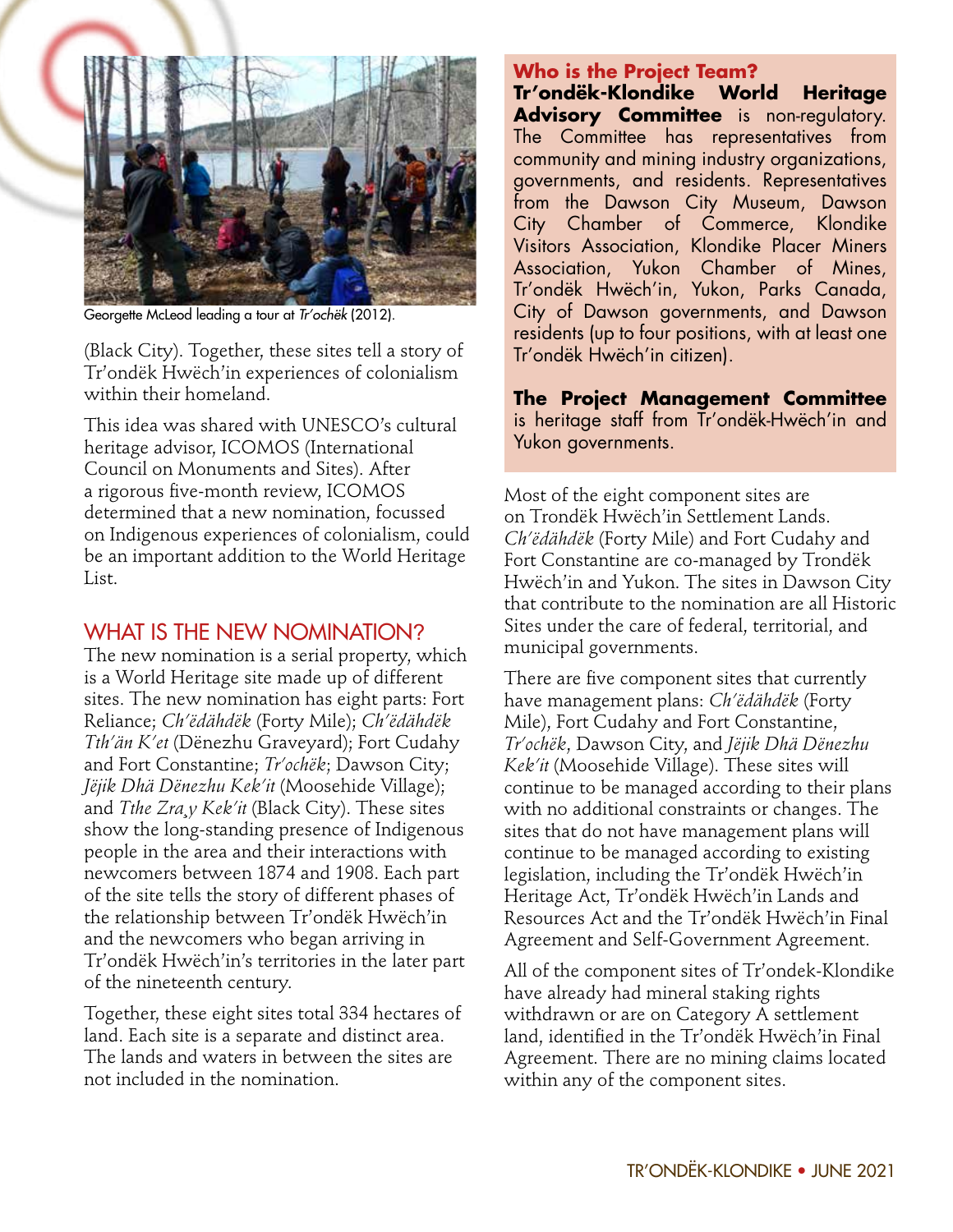## DEVELOPING THE NEW NOMINATION

Drafting the new nomination began in the spring of 2020. The new nomination covers the important historical period from 1874 to 1908. This stretches from the construction of the first fur trading post in Tr'ondëk Hwëch'in territory to when the colonial government and infrastructure was firmly established.

Contractors and heritage staff from Tr'ondëk Hwëch'in and Government of Yukon worked together to draft a statement of Outstanding Universal Value (OUV). The OUV is the core of a World Heritage site nomination. The project team's goal for drafting the OUV was to tell a story that is true, relatable and easy to understand.

The draft nomination was shared with UNESCO's World Heritage Centre in September 2020. This technical review was to ensure critical information was captured in the nomination. The draft included the statement of OUV, the history of the site, and the argument for how Tr'ondëk-Klondike fills a gap in the World Heritage List. There are no World Heritage sites that tell this story of an Indigenous People who experienced colonialism, and most significantly, who continue to inhabit their homeland and practice their traditions and culture.

The nomination was finished in the fall of 2020 and submitted to the World Heritage Centre in Paris, France in January 2021. On March 1, 2021, the nomination was accepted by UNESCO and sent to an Advisory Panel for evaluation.

Funding was provided by Parks Canada, Government of Yukon, and Canadian Northern Economic Development Agency (CanNor) with Tr'ondëk Hwëch'in leading the project, providing in-kind support, heritage and cultural knowledge, and expertise.

## NEXT STEPS

Over the next 14 months, up to 10 experts will review the nomination and report back to the Advisory Panel, which reviews the nomination on behalf of ICOMOS. As part of the review, ICOMOS will send a world heritage expert to Dawson for an onsite evaluation. This visit

**Outstanding Universal Value** means cultural and/or natural significance which is so exceptional as to transcend national boundaries and to be of common importance for present and future generations of all humanity.

will look at the component sites to ensure the nomination's accuracy and completeness. It will likely occur in late summer or early fall of 2021. The COVID-19 pandemic may affect this site visit.

In spring 2022, the Advisory Panel will make recommendations to the UNESCO World Heritage Committee. The World Heritage Committee will make the final decision at its annual meeting in early July 2022.

If Tr'ondëk-Klondike is successfully inscribed on the World Heritage List, staff from the four levels of government will form a Stewardship Committee. This group is responsible for developing and approving an Interpretive Plan and a Management Plan for the site. The local Advisory Committee will meet regularly with the Stewardship Committee to provide community perspectives, concerns and opportunities.

#### **For more Information**

Tr'ondek—Klondike World Heritage Nomination P.O. Box 599 Dawson City, YT Y0B 1G0 worldheritage@trondek.ca 867-993-7100 ext. 113 **www.tkwhstatus.ca**



Monitoring visit, Tthe Zray Kek'it (Black City).

TR'ONDËK-KLONDIKE • JUNE 2021